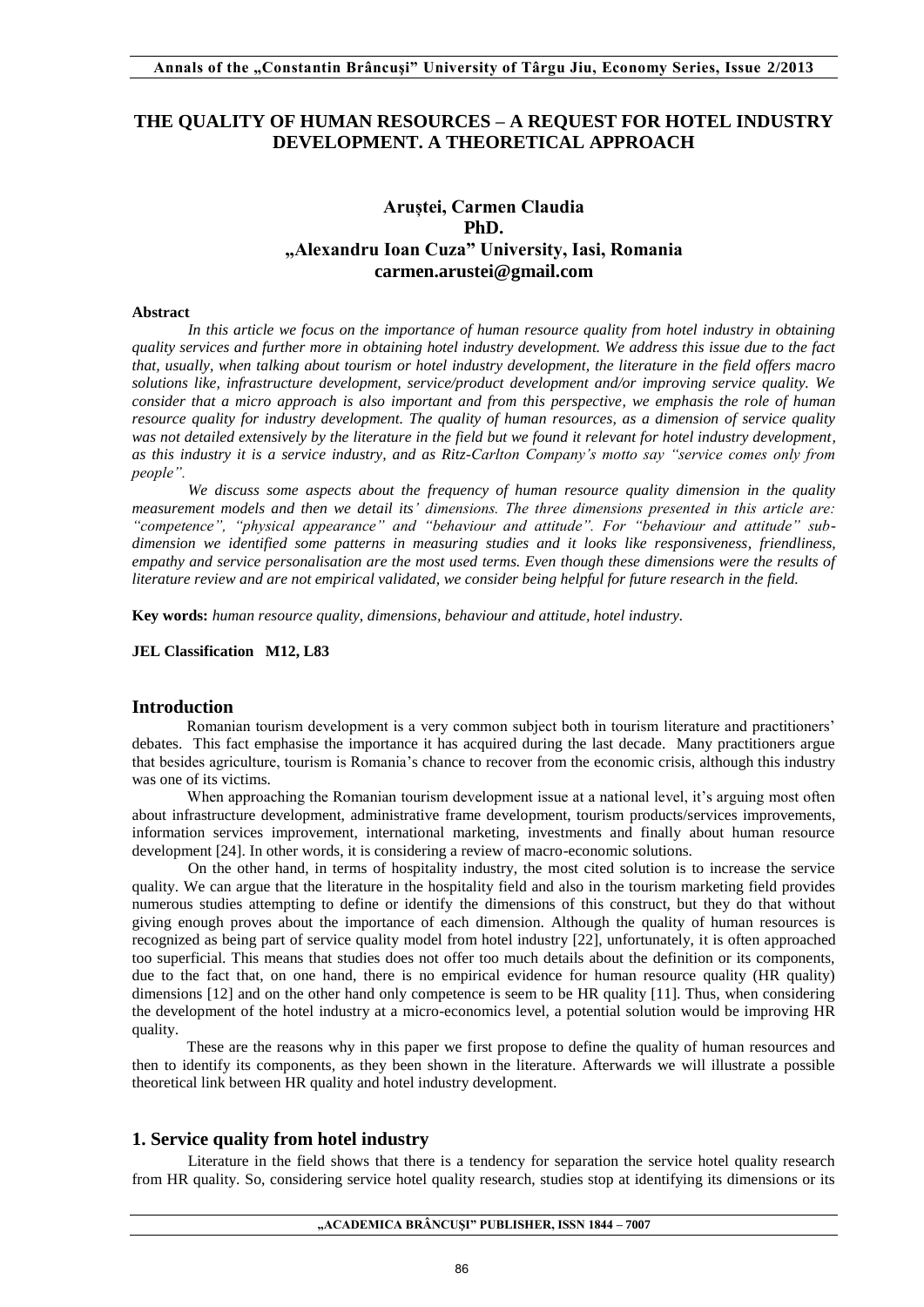components, at identifying the measurement methods/models or at proposing overall quality growth strategies. In contrast, human resource studies deal more with antecedents of HR quality, and less with the its impact on overall service quality. An exception is the research on relationship between human resource practices that determine HR quality and further the organizational performance (especially financier performance). For a better understanding about the way in which HR quality influence organizational performance and further more the influence on hotel industry development, we consider imperative to first define the service quality for hotels.

In this paper, the quality services in hospitality will be addressed in terms of: perception of customers on the service received, following an evaluation process of that service's dimensions and sub-dimensions. (definition adapted from Brady and Cronin) [4]. Many studies that proposed quality measurement models in hotel industry have emerged during time. Those considered the most relevant for industry are illustrated in the table below (Table no. 1).

**Table no. 1** 

|                     | <b>Principal models</b>                    | <b>Follow-up models</b> |                                                                                                                                                                           |  |  |  |
|---------------------|--------------------------------------------|-------------------------|---------------------------------------------------------------------------------------------------------------------------------------------------------------------------|--|--|--|
| <b>Authors</b>      | <b>Models' components</b>                  | <b>Authors</b>          | <b>Models' components</b>                                                                                                                                                 |  |  |  |
| Sasser, Olsen and   | material performance/quality;<br>$\bullet$ | Rust and Oliver         | service itself:<br>$\bullet$                                                                                                                                              |  |  |  |
| Wyckoff (1978)      | facility performance/quality;<br>$\bullet$ | (1994)                  | service delivery;<br>٠<br>ambient of the service<br>$\bullet$                                                                                                             |  |  |  |
|                     | HR performance/quality.<br>$\bullet$       |                         |                                                                                                                                                                           |  |  |  |
| Gronroos' (1982)    | technical quality;<br>$\bullet$            | Lehtinen and            | process quality;<br>$\bullet$<br>result quality<br>$\bullet$                                                                                                              |  |  |  |
|                     | functional quality<br>$\bullet$            | Lehtinen (1983)         |                                                                                                                                                                           |  |  |  |
| Parasuraman,        | <b>SERVQUAL</b>                            | Cronin and              | <b>SERVPERF</b><br>reliability;<br>٠<br>responsiveness;<br>٠<br>competence;<br>٠<br>tangibility;<br>empathy<br>$\bullet$<br>$Q = P$<br>$Q =$ quality<br>$P =$ performance |  |  |  |
| Zeithaml,<br>Berry  | reliability;<br>$\bullet$                  | Taylor (1992)           |                                                                                                                                                                           |  |  |  |
| (1985, 1988, 1991,  | responsiveness;<br>$\bullet$               |                         |                                                                                                                                                                           |  |  |  |
| 1996)               | competence;<br>٠                           |                         |                                                                                                                                                                           |  |  |  |
|                     | tangibility;<br>٠                          |                         |                                                                                                                                                                           |  |  |  |
|                     | empathy<br>$\bullet$                       |                         |                                                                                                                                                                           |  |  |  |
|                     | $Q = P - E$                                |                         |                                                                                                                                                                           |  |  |  |
|                     | $Q =$ quality                              |                         |                                                                                                                                                                           |  |  |  |
|                     | $P =$ performance; $E =$ expectations      |                         |                                                                                                                                                                           |  |  |  |
| Dabholkar<br>et al. | physical appearance:<br>$\circ$            | Brady and Cronin        | interaction quality:<br>$\circ$                                                                                                                                           |  |  |  |
| (1996)              | appearance                                 | (2001)                  | attitude,                                                                                                                                                                 |  |  |  |
|                     | comfort.                                   |                         | behaviour,                                                                                                                                                                |  |  |  |
|                     | reliability:<br>$\circ$                    |                         | experience                                                                                                                                                                |  |  |  |
|                     | promises;                                  |                         | physical ambient quality:<br>$\circ$                                                                                                                                      |  |  |  |
|                     | right execution.                           |                         | ambient conditions,                                                                                                                                                       |  |  |  |
|                     | employee' interaction:<br>$\circ$          |                         | design,                                                                                                                                                                   |  |  |  |
|                     | trust;                                     |                         | social factors                                                                                                                                                            |  |  |  |
|                     | courtesy;                                  |                         | results quality:<br>$\circ$                                                                                                                                               |  |  |  |
|                     | problem solving;                           |                         | waiting time,                                                                                                                                                             |  |  |  |
|                     | politics.<br>٠                             |                         | tangibles,                                                                                                                                                                |  |  |  |
|                     |                                            |                         | valence                                                                                                                                                                   |  |  |  |

**The most important quality measurement models for hotel industry Principal models Follow-up models** 

**Source:** Author's synthesis

Table no.1 offers a synthesised image about the quality service models. It can be seen that each model has HR quality as a dimension. Even thought there are no empirical evidence for the importance of this dimension, some authors [22] argue that service quality have to be seen as overall quality. The overall quality can be obtained only if we gain quality or performance on each dimension and sub-dimension and if just one dimension is not functioning right, the final result will be negatively affected. Therefore we consider that insufficient investment in human capital is not justified.

The quality of hotel services is often determined by what is called in the literature "moment of truth" (concept introduced in the literature by Richard Norman). The most rewarding experiences, for a customer, are those that occur when employees "break the rules" to respond quickly and flexibly to the particular needs of the service [3]. These experiences occur when direct interaction between employees and customers happens, which actually means "moments of truth". Each such "meeting" is an opportunity for the organization to demonstrate superiority in service quality or a risk of losing customer loyalty and trust [Bitner, 1995 as cited in 14]. This is the reason why HR quality dimension in hospitality industry is very important.

Often, the customer-employee interaction is the service itself offered by the company, in terms of the client perspective. It is therefore necessary that the front line human resources to be trained to understand the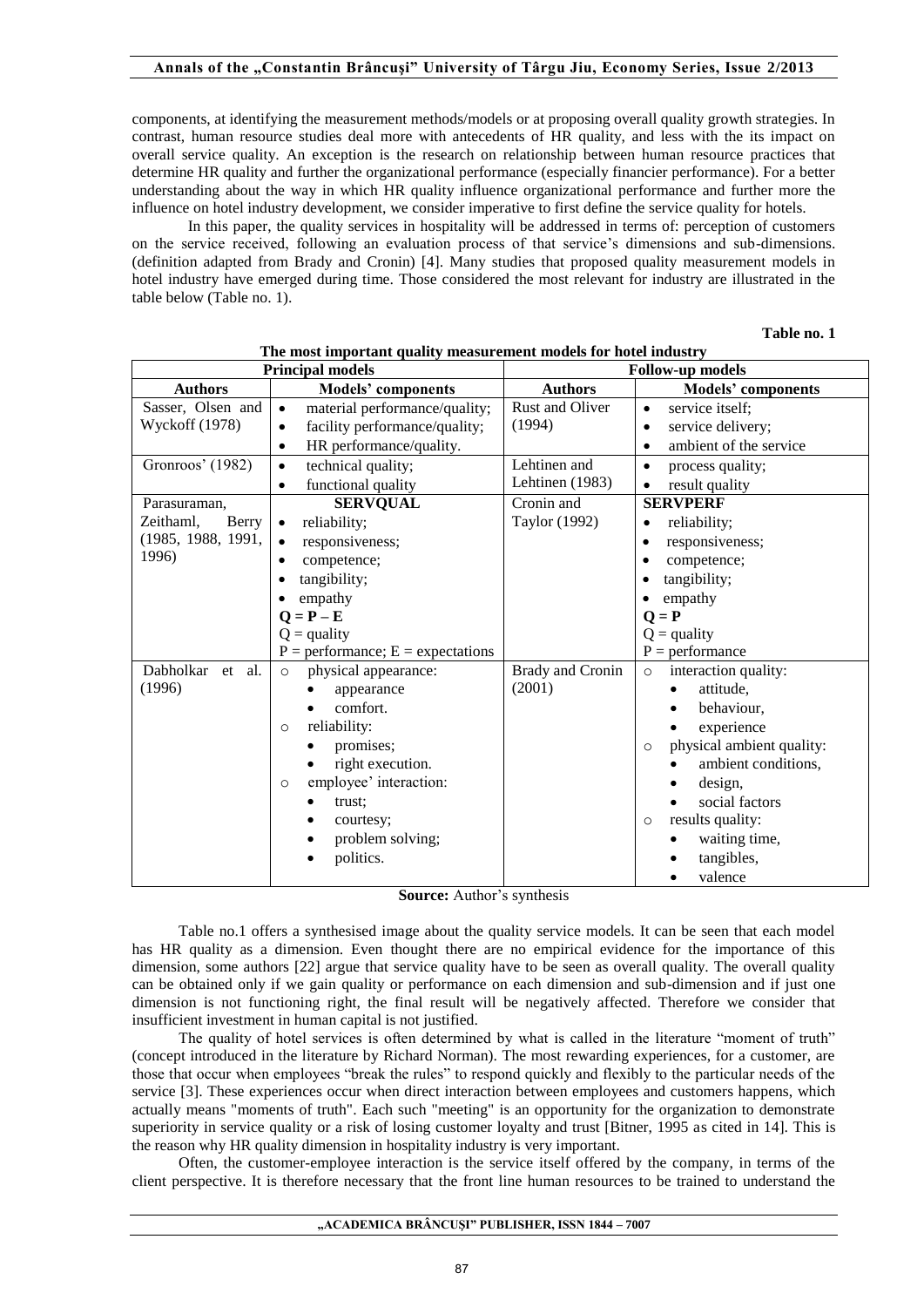customer, to have the freedom and discretion to relate to it, to have "aesthetic ability" required [17]. In other words, the orientation towards quality human resources hotel should be a request. Particular attention offered by management to these meetings comes from the statement that the service' employee is considered inseparable from the service itself, the most important resource for providing dedicated customer service [25]. Highly important management decisions should be correlated, in this case, with the human resource practices as: selection, promotion, motivating and rewarding employees.

# **2. The quality of human resources**

#### **2.1. Components defining the quality of human resources**

As it been mentioned above "human resources quality" dimension is one of the general dimensions of service quality, which involves its existence in any measuring model of hotel quality. However, it is not known to what extent its sub-dimensions, also are general or rather contextual. Thus, in the literature customeremployees interactions are evaluated by the customer in three ways: the employee's appearance (e.g. clothes, hair, makeup, cleaning), competence (training and experience gained, mainly due to communication skills) and behaviour [6]. This leads us to define the quality of human resources through the three components mentioned above.

To study the validity of these dimensions we turned to the literature in the field. In this consent, Ekinci and Ekinci and Riley having a series of studies (1998, 1999, 2000, 2001, 2002) have proposed to review and retest results obtained by other researchers in studying hotel service quality, using Q methodology (e.g. the procedure Q-sort) and Guttman scale. The results were quite different from one study to another being validated four (physical quality, staff behaviour and attitude, speed, output quality) [10] or three (behaviour and attitude, physical quality / output quality, speed) [4] dimensions. The general recommendation was to achieve threedimensional models [11] because they seem to be more valid.

In this context, we selected 11 studies which provided details on the items defining and measuring the quality of human resources and we have analyzed them taking into account the three components (competence, physical appearance, behaviour and attitude). We placed each item into one of three sub-dimensions and because of the vast and comprehensive content of "behaviour and attitude" component, we elaborate it more. (Table no. 2)

| <b>Dimensions</b>             | <b>Definition</b>                                                                                  |
|-------------------------------|----------------------------------------------------------------------------------------------------|
| Competence                    | employees know what they need to do, they are trustfully, the do the<br>right thing the first time |
| <b>Physical appearance</b>    | employees' general appearance, dressing                                                            |
| <b>Behaviour and attitude</b> |                                                                                                    |
| - responsiveness              | employees always solve the customers' requests, rapidly, they offer<br>prompt answers              |
| - willing to serve            | employees stop doing persona task and answer to clients, they are<br>interested in request solving |
| - empathy                     | employees understand customers' needs                                                              |
| - friendliness                | friendly attitude and communication, friendly welcome                                              |
| - hospitality                 | courtesy, respect, polite, protective attitude                                                     |
| - personalisation             | service personalisation                                                                            |

**Details on components of HR quality** 

**Table no. 2** 

## *a) Behaviour and attitude*

Regarding employee "behaviour and attitude" items content proposed by Ekinci and Riley (2001) refer to the lack of professional competence. Their analysis (using the Guttman procedure), which was based on three criteria (coefficient of reproduction, reproductive marginal minimum and coefficient of scalability), showed that only three of the six proposed dimensions - physical quality, staff behaviour and attitude, accessibility, speed, reliability, quality of the result - are validated. These are: physical quality, behaviour and attitudes of employees and quality of the result, where the result quality has predictive power on other dimensions invalidated [11]. Items used in this study, together with those used in another study by Ekinci [7], have led to a questionnaire with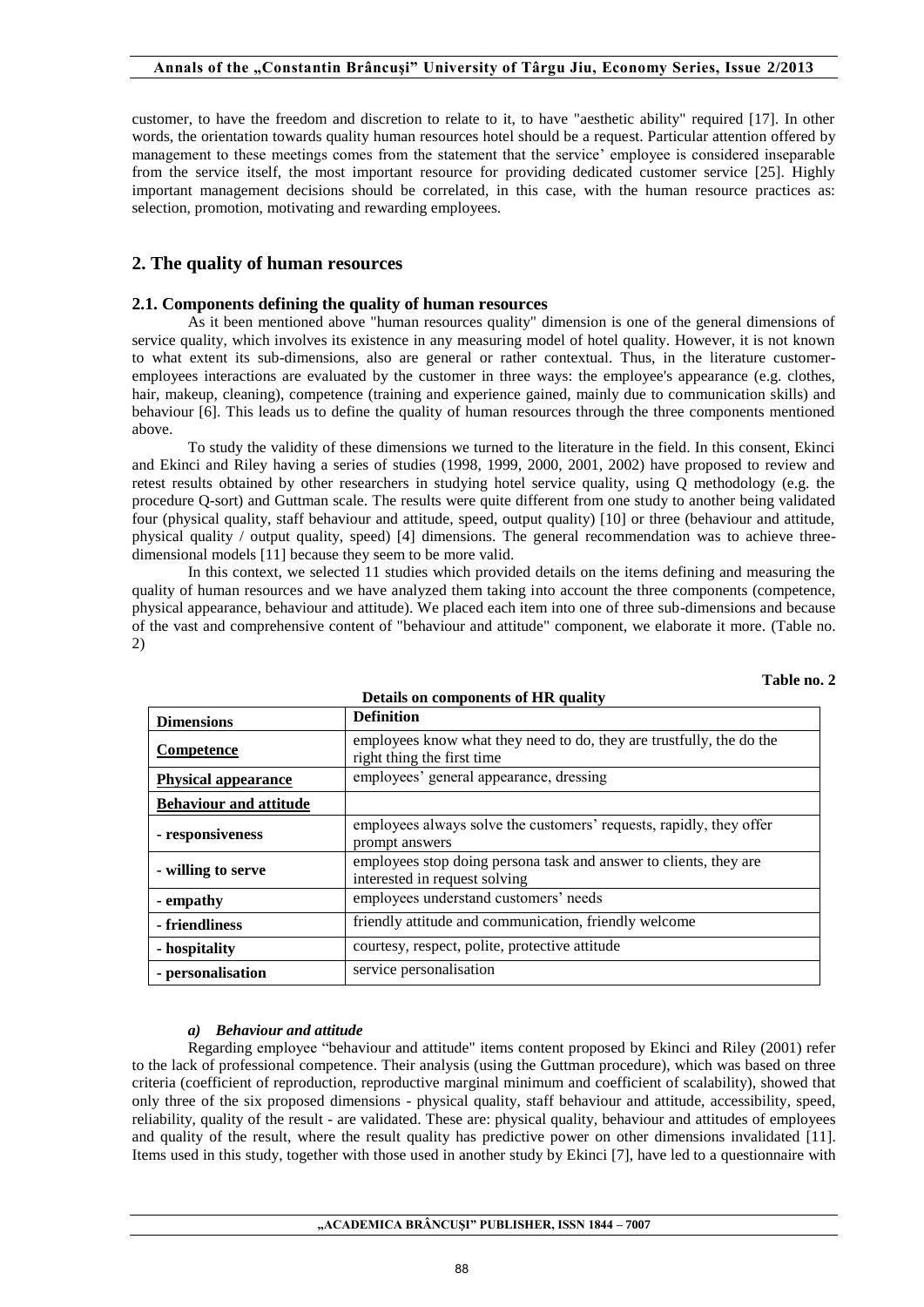high internal consistency (Cronbach alpha = 0.88) that were subsequently used in other studies. The items refer to the customization service, competence, friendliness, empathy.

Following the analysis of these studies it be can concluded that the "behaviour and attitude" dimension was validated as an overarching dimension [7], since it applies to every situation of service and may be defined as: degree to which hotel's employees demonstrate, on one hand, competence in performing their tasks, and on the other hand, quality of empathy shown in interaction with customers [11].

## *b) Competence*

Since the direct interaction between employees and customers, these "moments of truth" in service industry, plays a crucial role in selling a service, employees must demonstrate skills such as flexibility, availability, discretion, communication, emotional competence. Research in the emotional intelligence field demonstrated the impact of emotional competence on customer satisfaction [12], based on the idea that employees with such skills will be able to create a positive and pleasant feeling to customers, that will lead to a positive evaluation of interaction and furthermore to overall satisfaction.

Both theorists and practitioners in the field considered that to have competent employees, a firm must invest money and time and one of the key human resource practices in this area is extensive training of employees [13]. The analysis of models for measuring service quality in the hospitality industry (Table no. 1) it can be seen that there is at least one dimension that refers to human resources skills. Although in the literature there this dimension was not validated, there are items that are used to measure human resource quality hotel that refer to it.

## *c) Physical appearance*

Physical attractiveness has been studied more closely by Söderlund and Julander (2009), Koernig and Page (2002) and they shown that it affects customer attitude towards the service employee, it has effect on customer satisfaction and on global assessments of organization providing services. Researchers claim that the physical attractiveness of a person in an advertisement take effect not only on the perception and evaluation of that person, but also on related objects [19]. Another supporter of the idea above is that the customer service quality evaluation is influenced by unconscious factors, analyzed when meeting with staff [19], and physical attractiveness may be one of them. It can also be seen that in defining the "quality human resources" dimension validated by Ekinci, there is an item that refers to the physical appearance of employees.

# **2.2. Components' identification of "HR quality" dimension in literature in the field**

 After studying the literature in hospitality field on quality we selected eleven studies which deal with this subject. For each one of it we evaluated whether the three components listed above (competence, physical appearance, behaviour and attitude) is considered in HR quality measurement. We summarised the information collected in Table no. 3, by adding a tick for each HR quality component, including for those that detailed the employee "behaviour and attitude".

 Studying the table below (Table no. 3) it can be observed that on an average, there are four components in studies selected, and that there are also some extreme values like, for the minimum is one and the maximum is seven. These numbers differs especially because of the purpose of the paper.

**Table no. 3** 

| N <sub>0</sub> | <b>Authors</b>                    | No.<br>of<br>items | <b>Components of "HR quality" dimension</b> |                |                           |                    |                  |                 |             |                     | No.            |
|----------------|-----------------------------------|--------------------|---------------------------------------------|----------------|---------------------------|--------------------|------------------|-----------------|-------------|---------------------|----------------|
|                |                                   |                    | compe<br>tence                              | appea<br>rance | comportament și atitudine |                    |                  |                 |             |                     | com            |
|                |                                   |                    |                                             |                | respons<br>iveness        | willing<br>to help | friendl<br>iness | hospital<br>ity | empa<br>thy | personal<br>ization | pone<br>nts    |
| 1              | Akan, 1995                        | 7                  | X                                           | X              |                           |                    | X                | X               | X           |                     | 5              |
| 2              | Mei et al, 1999                   | 11                 | X                                           |                | X                         | X                  |                  | X               | X           | X                   | 6              |
| 3              | Ekinci, 1999                      | 6                  | X                                           |                |                           | X                  |                  |                 | X           | X                   | $\overline{4}$ |
| $\overline{4}$ | Tsang and Qu,<br>2000             | 7                  | X                                           | X              |                           | X                  | X                |                 |             | X                   | 5              |
| 5              | Ekinci 2001                       | 5                  |                                             |                |                           |                    | X                |                 | X           | X                   | 3              |
| 6              | Ekinci and<br><b>Riley</b> , 2001 | 5                  | X                                           |                |                           |                    |                  |                 |             |                     |                |
| 7              | Juwaheer,<br>Ross, 2003           | 9                  | X                                           | X              |                           | X                  | X                |                 |             |                     | 4              |
| 8              | Akababa, 2006                     | 11                 | X                                           | X              | X                         | X                  | X                |                 | X           | X                   | 7              |

**The presence of components of "HR quality" dimension in literature in the field**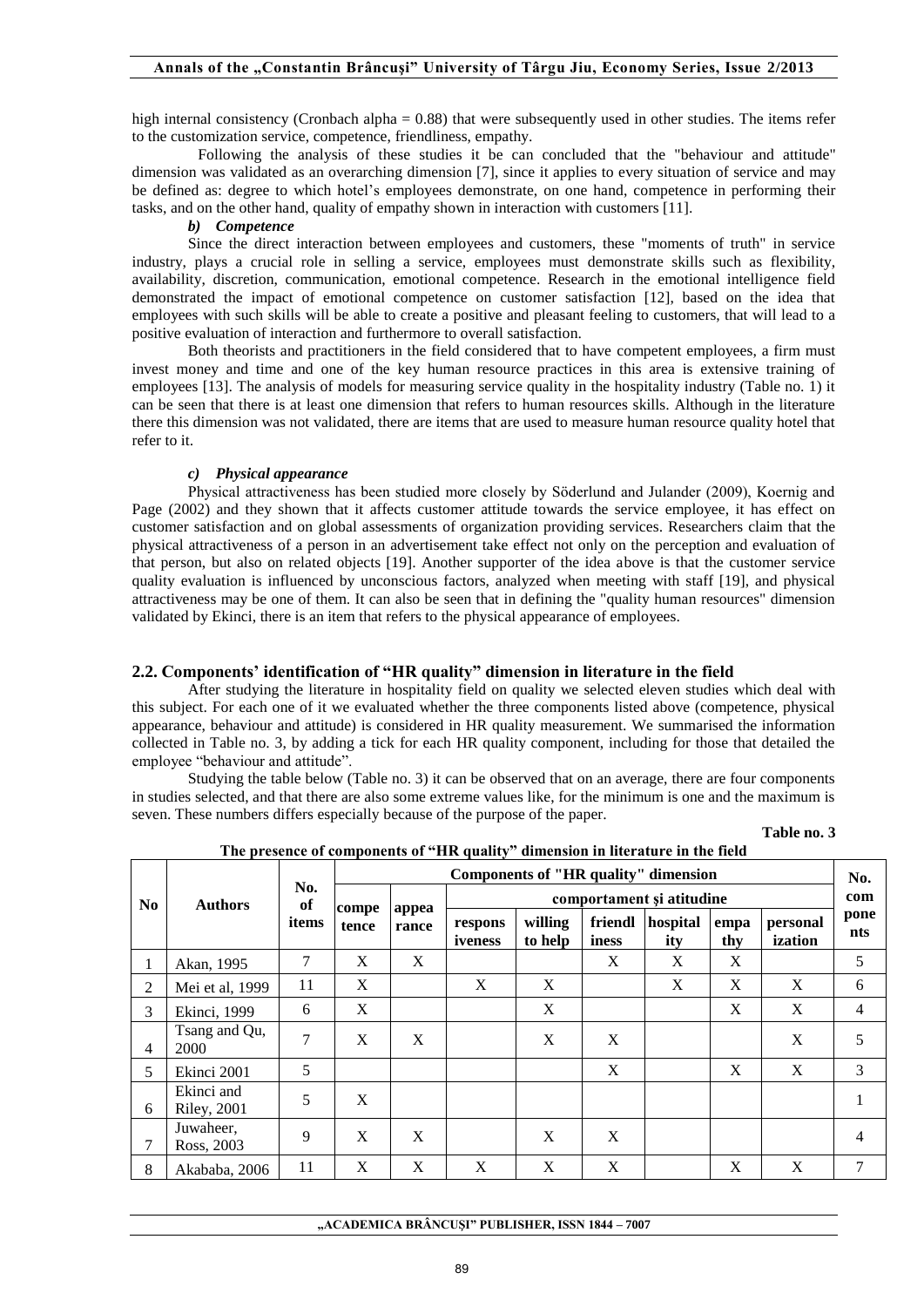|    | Albacete-Saez<br>et al, 2007 | $\overline{ }$ | $\mathbf{v}$<br>$\Lambda$ | X | X      |   |   |   |   |                                  |
|----|------------------------------|----------------|---------------------------|---|--------|---|---|---|---|----------------------------------|
| 10 | Tsang and Ap,<br>2007        | 10             | $\mathbf v$<br>A          |   | X      |   | Х | X | Х |                                  |
| 11 | Wilkins et al,<br>2007       | 4              | $\mathbf{v}$<br>$\Lambda$ | X | X      | X |   |   |   |                                  |
|    | Frequency                    |                | 10                        |   | o<br>О |   | C | n | o | mean<br>$\overline{\mathcal{L}}$ |

To be mentioned that these researches did not aim to validate the "HR quality" dimension, but the hotel quality measurement in general and/or proving the relationship between quality and other elements from human resource management - performance chain (human resource practices, commitment, organizational performance). As it was expected, "competence" component is taken into consideration in 10 from 11 studies, second place is for "willing to help" with eight appearances, and the third place is for other three components: "friendliness", "personalization", "empathy" (frequency is 6). Even thought physical appearance is considered important for some authors, its' frequency is less than half for the studies taken into consideration. Same thing it can be said about "responsiveness".

## **Conclusions:**

Hospitality is, at first sight, one of the industries that cannot justify the need for investments in HR quality: human resources expenditure share in total expenditures is high and any additional budget allocated to this section shall be considered only an additional cost. When speaking of investing in HR quality, often means investing in training and skills building (which inevitably leads to financial resources), but in reality it is more than that: it means investing time, effort, availability of management, trust investment, emotional investment, it means investing in management creativity in order to create better working conditions and better non-financial motivational HR practices. Of course, everything can be turned into money if we try, but this is not actually the purpose. These forms of investments will take us not only to a better evaluation of service provided, but on long term, it will lead us to raising the tourist number (which implies organizational performance), to business development in order to answer the customers' needs (old and new), to new hospitality business openings, and finally to hotel industry development. We are aware that there are a lot of many other factors that influence this theoretical chain, but we consider that human resources are at the basis of every action the business wants to take and once you gained their commitment and their quality nothing else can stop you.

 The purpose of this work was to emphasize the importance of human resources quality in providing quality customer services, and hence the hotel industry development in Romania. Since this dimension was considered to define only the employee' competence, we considered appropriate to define it as shown in the literature. Although it was a theoretical approach, this paper will help managers in making decisions about investing in employees' quality and will also be helpful to research seeking to measure this construct. Future research may focus on validating these dimensions and sub-dimensions.

## **References:**

- [1]. Akan P., 1995, "*Dimensions of service quality: a study in Isanbul",* Managing Service Quality, Vol. 5 No. 6, pp. 39-43.
- [2]. Akbaba A., 2006, "*Measuring service quality in the hotel industry: A study in a business hotel in Turkey*", Hospitality Management, Vol. 25, pp. 170-192
- [3]. Baron S. and Harris K., 1995, *Services Marketing: text and cases*, Ed. Macmillan Business Press, London.
- [4]. Brady M.K. and Cronin J. jr., 2001, "*Some new thoughts on conceptualizing perceived service quality: a hierarchical approach*", Journal of Marketing, Vol. 65, No. 3, pp. 34-49
- [5]. Cronin J.J. and Taylor S.A., 1994, "*SERVPERF versus SERVQUAL: reconciling performance based and performance-minus-expectations measurement of service quality*", The Journal of marketing, Vol. 58 No.1, pp. 125-131.
- [6]. Eiglier and Langeard, 1987, *Servuction, le marketing des services*, Ed. Mc GarwHill, London.
- [7]. Ekinci Y., 2001, *"The validation of the generic service quality dimensions: an alternative approach*", Journal of Retailing and Consumer Services, Vol. 8, pp. 311-324.
- [8]. Ekinci Y., 2002, "*A review of theoretical debates on the measurement of service quality: implications for hospitality research*", Journal of Hospitality&Tourism Research, Vol. 26 No.3, pp. 199-216.

**"ACADEMICA BRÂNCUŞI" PUBLISHER, ISSN 1844 – 7007**